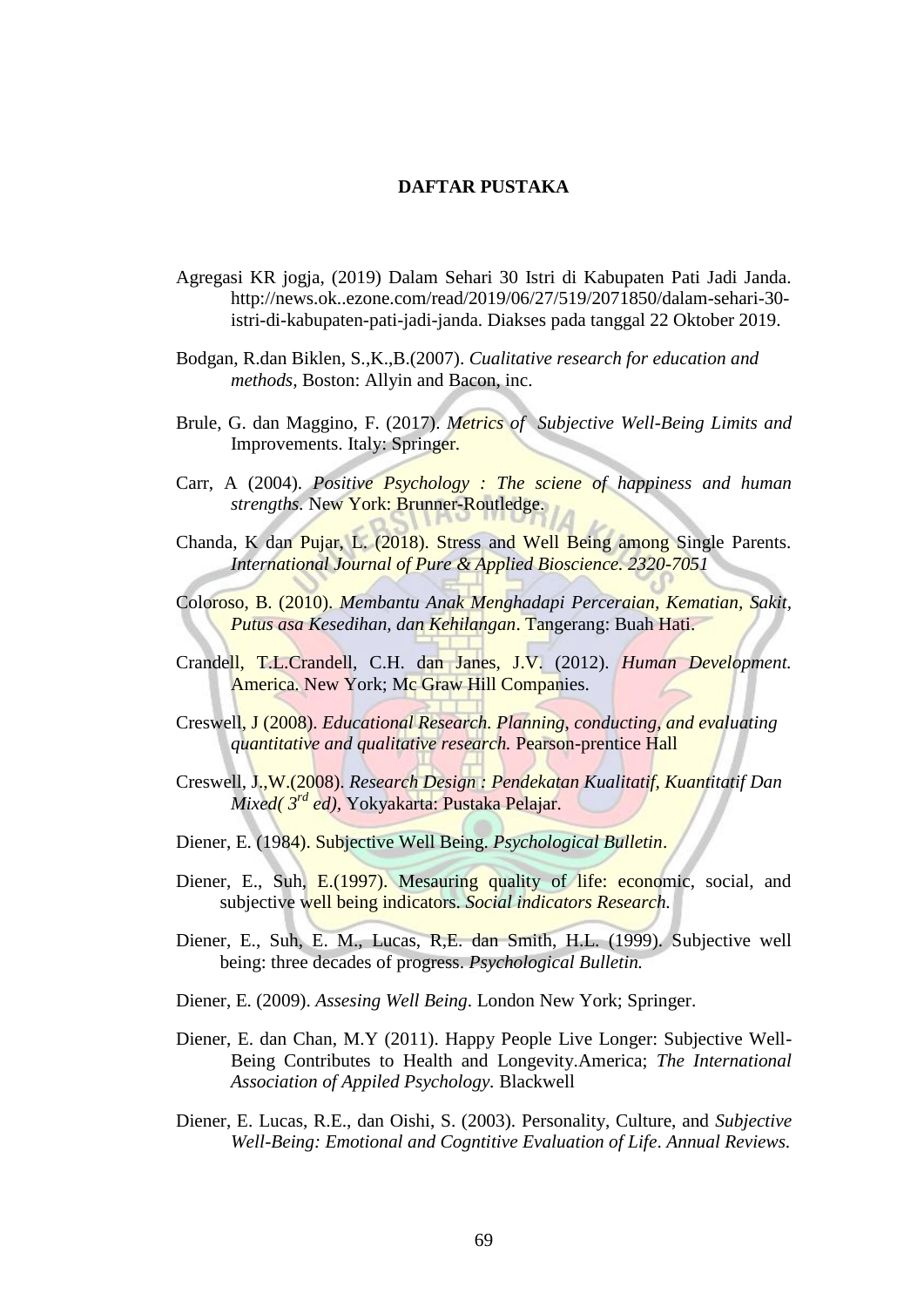- Diener,. E. (2002). *The Science of Happiness and a Proposal for a National Index.* American Psychologist.
- Diener,E., & Seligman, M.E. (2002). *Very happy people. Psychological science,* 13(1), 81-84..
- Dolan, P. Layard, R. dan Metcalfe, R. (2011) *Mesauring Subjective Well Being for Public Policy.* Office for National Statistics.
- Eddington, N., dan Shuman, R. (2005). Subjective Well Being (happiness). *Continuing Psychology Education.*
- Fadilah, N. (2016). *Konsep Diri Janda Akibat Perceraian. Fakultas Dakwah dan Komuniksi*. IAIN Purwokerto.
- Gading, L (2019). The Roles Of Single Parent. *Europan Journal Of Special Education Research, 2501-2428*
- Headey, B. dan Wearing, A. (1992). *Understanding Happines A Theory Of Subjective Well Being.* Australia; Logman Cheshire.
- Herbst, C.M. (2013). Welfare refrom and the Subjective Well Being of Single mothers. *Journal of population Economics, 203-230.*
- Herbst, C.M. (2013). Welfare refrom and the Subjective Well Being of Single mothers. *Journal of population Economics, 203-230.*
- Hilman, Y.A. (2018). *Motif Wanita Rawan Sosial dan Ekonomi Dalam Komunitas Ikatan Janda Muslimah Ponorogo. Fakultas Pemerintahan.* Universitas Muhammadiah Ponorogo.
- Holder, M.D.(2012). *Happines In Children Measurment, Correlates and Enhancement Of Positive Subjective Well Being.* New York London ; Springer.
- [http://www.google.com/amp/s/bangka.tribunnews.com/amp/2018/05/26/waduh](http://www.google.com/amp/s/bangka.tribunnews.com/amp/2018/05/26/waduh-setiap-hari-di-jatim-ada-4-mama-muda-yang-jadi-janda-penyebabnya-karena-tak-puas)[setiap-hari-di-jatim-ada-4-mama-muda-yang-jadi-janda-penyebabnya](http://www.google.com/amp/s/bangka.tribunnews.com/amp/2018/05/26/waduh-setiap-hari-di-jatim-ada-4-mama-muda-yang-jadi-janda-penyebabnya-karena-tak-puas)[karena-tak-puas](http://www.google.com/amp/s/bangka.tribunnews.com/amp/2018/05/26/waduh-setiap-hari-di-jatim-ada-4-mama-muda-yang-jadi-janda-penyebabnya-karena-tak-puas) (diaskes pada tanggal 12 November 2019)
- Ihromi, 2004. *Bunga Rampai Sosiologi Keluarga.* Jakarta; Yayasan Obor Indonesia
- Setiawan*, E. KBBI (2019). Edisi III. Pusat Bahasa.*
- Kertamuda, F.E. (2009). *Konseling Pernikahan untuk Keluarga Indonesia*. Jakarta: Salemba Humanika.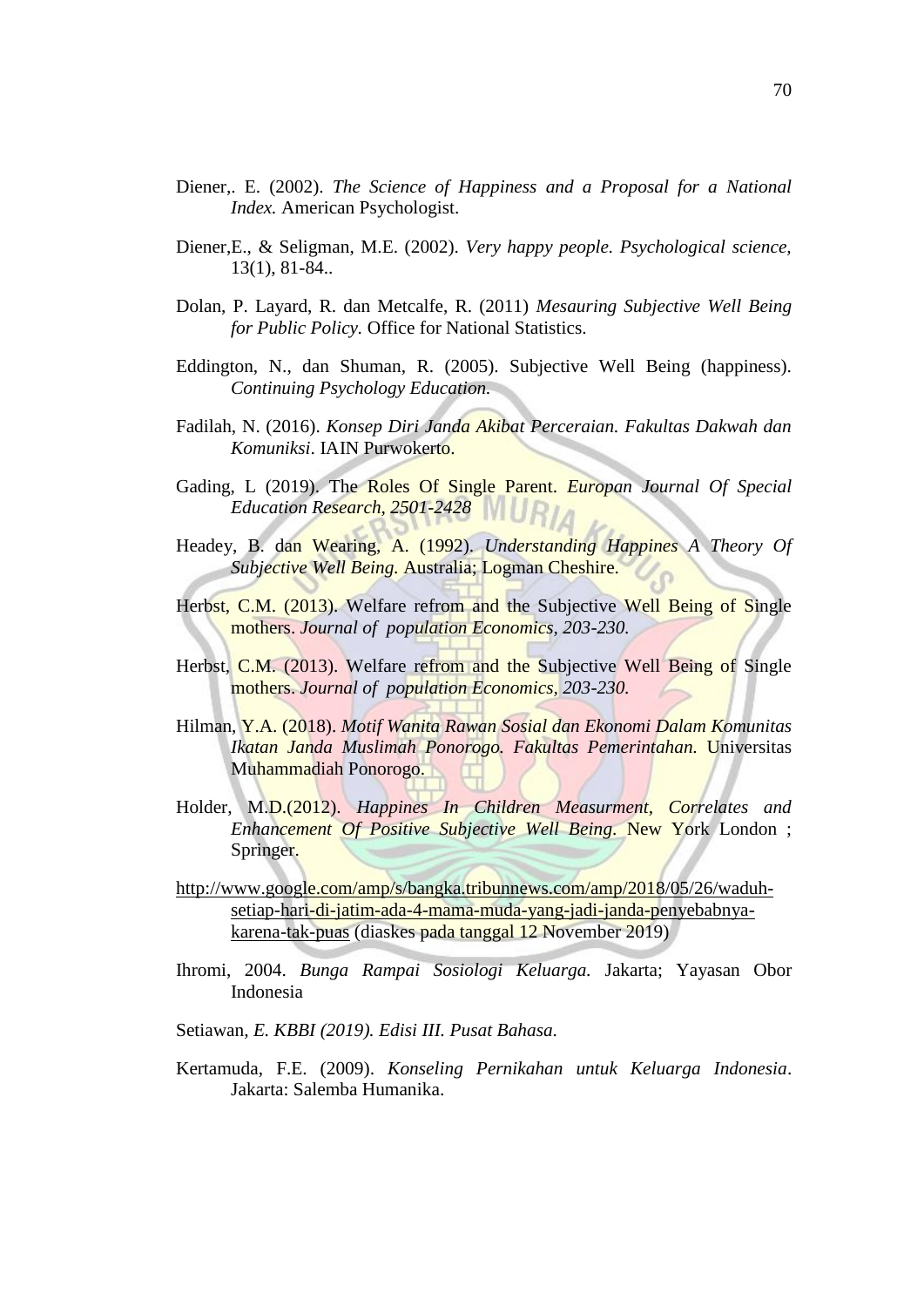- Kim, H.K., & McKenry, P.C (2002). The relationship between marriage and psychological well being : A longitudinal analysis. *Journal of Family Issue, 23, 885-911.*
- Krueger, A.B. (2009). *Mesauring The Subjective well Being Of Nations National Accounts Of Time Use and Well Being*. London; The University Of Chiago Press.
- Kaneez, Salma. (2015). Perception of *Subjective well Being* among divorced women: a comparative study of hindus and muslims. Pakistan Journal of Social and Clinical Psychology, 13(2), 67-71.
- Leffert, M. (2017). Positive Psychoanalysis. *Meaning, Aesthetics and Subjective Well-Being.* London and New York; Routledge.
- Maddux, J.E. (2018). *Subjective Well Being anf Life Satisfaction*. New York and London; Routledge. **TAS MURIA**
- Michalos, A (2017). *Conecting the Quality of life Theory to Health, Well-Being and Education*. Zwitzerland: Springer Nature.
- Miranda, N., dan Amna, Z. (2017). Kesejahteraan Subjectiv individu bercerai. *Jurnal Psikoislamedia*. Volume 2. Aceh: Universitas Syiah Kuala.
- Moleong L.J. (2006). *Metodologi penelitian kualitatif*. Bandung: PT. Remaja Rosdakarya.
- Momatz, Y.B. Hamid, A.Z, Yahya.N & Ibrahim, R. (2009). *Widowhood And Psychological Well Being Among Older Mediating Effect Of Social Network.* The Indian Journal Of Social Work. Researchgate.net.
- Musfiqon (2012). Metodologi penelitian pendidikan. Jakarta: Prestasi Pustaka.
- Narayan, D. (2005). *Mesauring Empowerment Cross Disciplenary Perspectives*. Washington; The Word Bank.
- Newman, B.M. dan Newman, P.R. (2012). Life Span Development A Psychosocial Approach. Canada; Wadsworth Cengage Learning.
- Nur'aeni dan Dwiyanti, R.(2009). *Dinamika Psikologis Perempuan yang Bercerai. Fakultas Psikologi.* Universitas Muhamadiah Purwokerto; Psycho Idea.
- Papalia, D.E., Olds, S.W., & Feldman, R.D. (2008). *Human Development (Psikologi Perkembangan)*. Edisi Kesembilan. Jakarta : Pernada Media Group.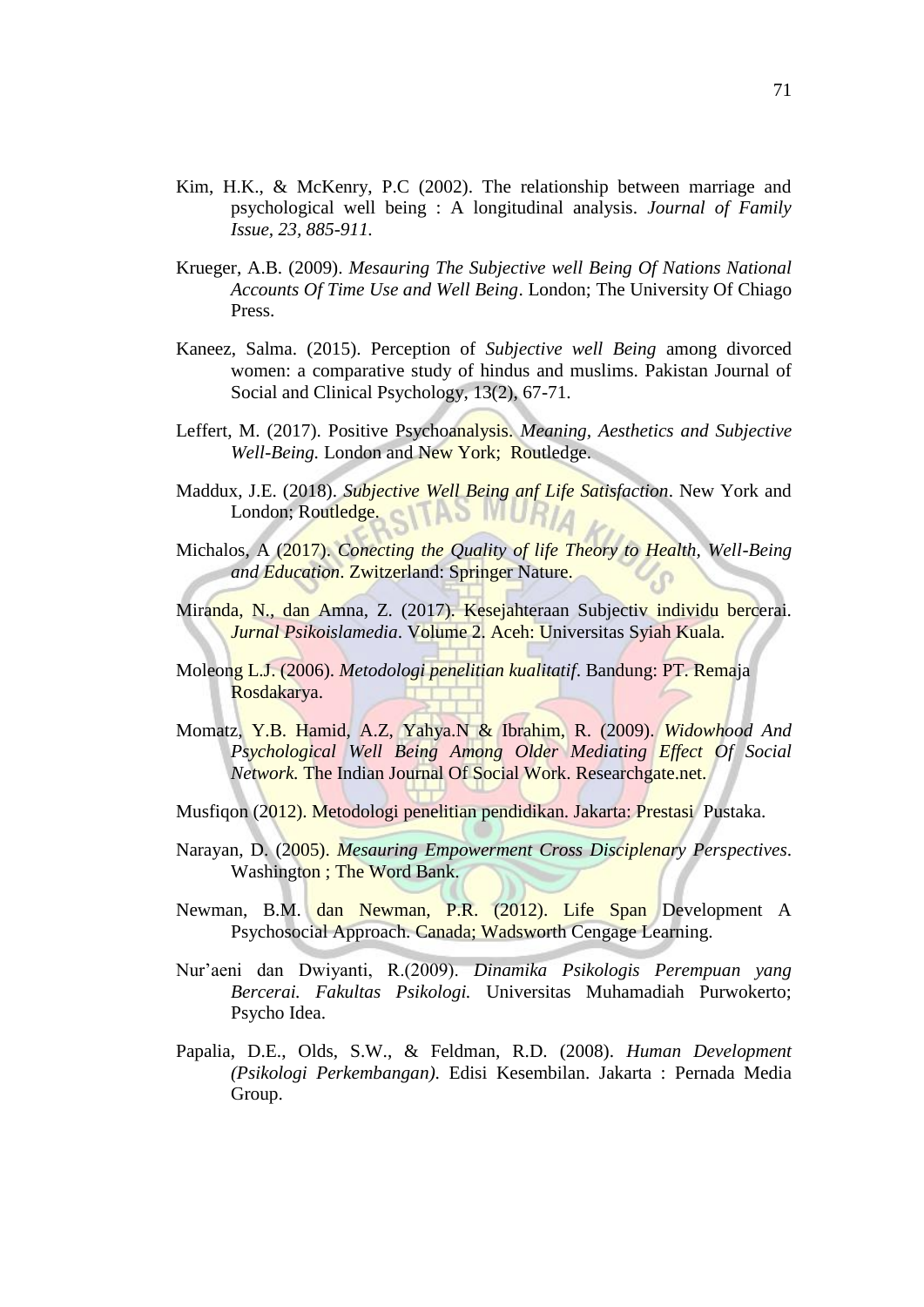- Paramitha, I.A.P dan Susilawati, L.K.P (2009). *Resiliensi Perempuan Janda Nyerod yang Pernah Mulih Deha.* Fakultas Kedokteran. Universitas Udayana; Edisi Khusus Cultural Health Psychology.
- Poerwandari, E.K.(2000). *Pendekatan kualitatif untuk penelitian perilaku*, Jakarta: lembaga pengembangansarana pengukuran dan pendidikan psikologi (LPSP3).
- Proctor, C.L.(2016). *Subjective Well Being. University Of Leicester*; Authors.
- Rahayu, I.T dan Tristiadi. A. Ardani.(2004). *Observasi dan Wawancara*, Malang: Bayumedia.
- Robinson.P.J , Shaver.R.P. dan Wrightsman.S.W. (1991). *Measures of Personality and Social Psychological Attitudes.* San Diego, California : Academic Press, Inc. **TAS MILL**
- Robles, T.F. dan Kiecolt-Glaser, J.K. (2003). *The Physiology of marriage: pathways to health*. Physiology & B ehavior; Elsevier.
- Ryff, C.D. (2013). Psychologycal Well-Being revisited: advences in the science and practice of eudaimonia*. Psychoterpsychosom,* 83, 10-28.doi: 10.1159/000353263.
- Santrock, J.W. (2002). *Life Span Development: Perkembangan Masa Hidup.* Jakarta ; Erlangga
- Santrock, J.W. (2002). *Life Span Development: Perkembangan Masa Hidup.* Jakarta; Erlangga.
- Schaie, K.W. dan Lawton, M.P. (1998). *Annual Review Of Gerontology and Geriatiics.* New York; Springer Publishing Company.
- Schaie.W.K dan Lawton.P.M. (1998). *Annual Review of Gerontology and Geriatrics.* New York : Springer Publishing Company, Inc. All rights reserved.
- Setyowati.L dan uyun.Z. (2014). Kebermaknaan Hidup Pada Janda. *Jurnal Psikologi.* Fakultas psikologi. Universitas Muhammadiyah Surakarta.
- Stephen, E.N dan Udisi.L. (2016). Single Parent Families And Their Impact On Children: A Study Of Amassoma Community In Bayelsa State. European Journal Of Research In Social Sciences. Progresive Academic.
- Stone, A.A. dan Macki, C. (2013). *Subjective Well Being Mesauring Happiness, Suffering, and Other Dimensions of Experience*. Washington; The National Academies Press.